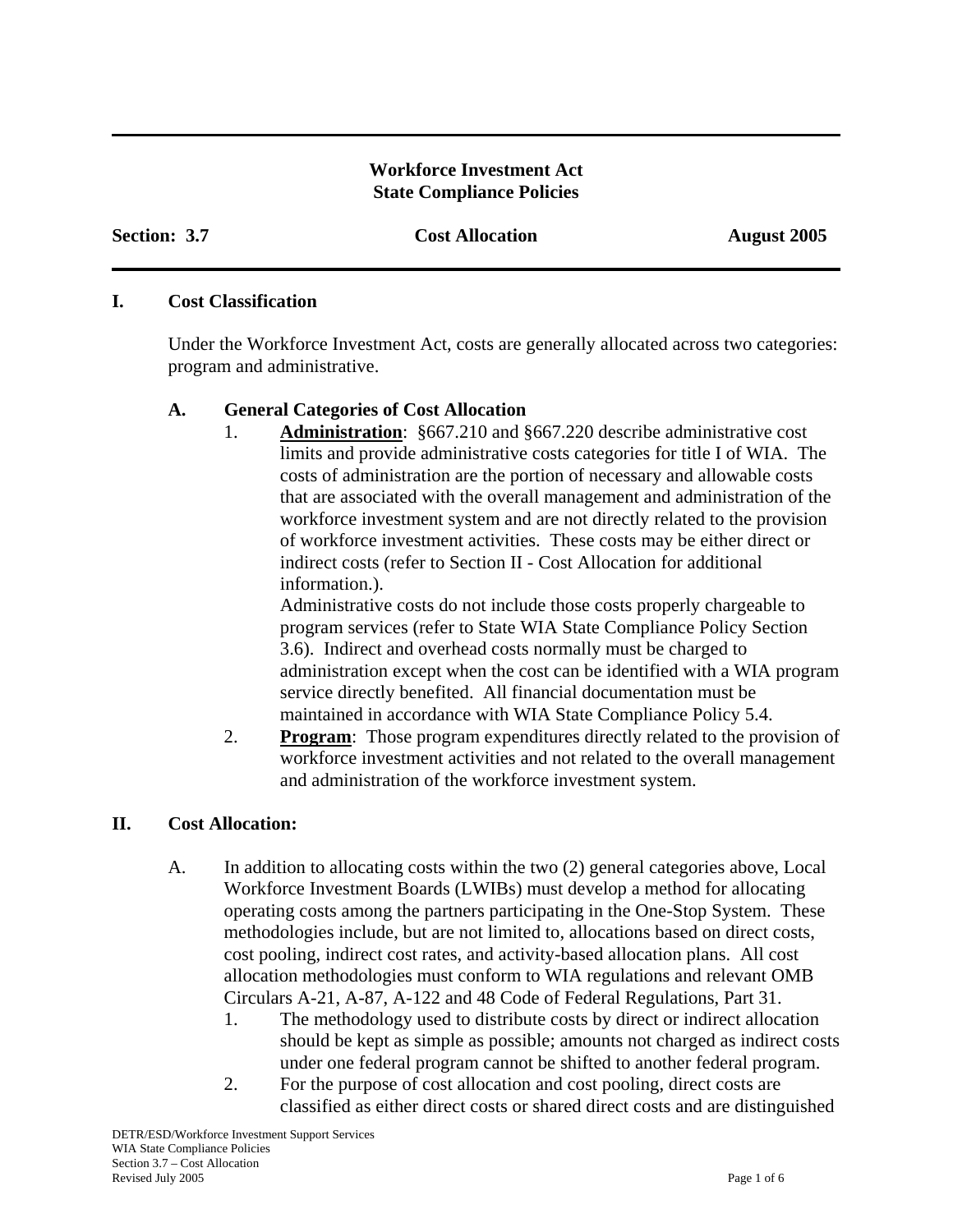from indirect costs.

- 3. Definitions:
	- a. Direct Costs are costs that are identified specifically with a particular partner or program and directly charged to that partner or program.
	- b. Shared Direct Costs are costs that can be readily assigned to multiple partners or programs, but not all partners or programs at the site are considered shared direct costs. These costs will be consolidated into a cost pool and subsequently distributed using an appropriate allocation method.
	- c. Indirect Costs are costs that have been incurred for common or joint purpose and cannot be readily identified to a particular partner or program. Typically, indirect costs are placed into a cost pool and must be distributed in an equitable and consistent manner. In order for an indirect cost to be eligible for reimbursement, the cost must be:
		- i. a measured benefit to the program;
		- ii. allocable;
		- iii. allowable;
		- iv. reasonable; and
		- v. included in the cost allocation plan (TEGL 6-02 and OMB A-87).
- B. In a One-Stop environment, administrative costs borne by other sources of funds, such as the Wagner-Peyser Act, are not included in the administrative costs limit calculations. Each program's administrative activities area is chargeable to its own grant and subject to its own administrative costs limitations [§667.210(d)] .
- C. By April 1 of each program year, LWIBs must submit a cost allocation plan to the State Workforce Investment Board for review and approval. At a minimum, the plan must include the method for allocating costs in the One-Stop system among the One-Stop partners, as well as the planned budget expenditures by administrative and program categories.
- D. The following table provides guidance on allocating costs to administrative and program cost categories.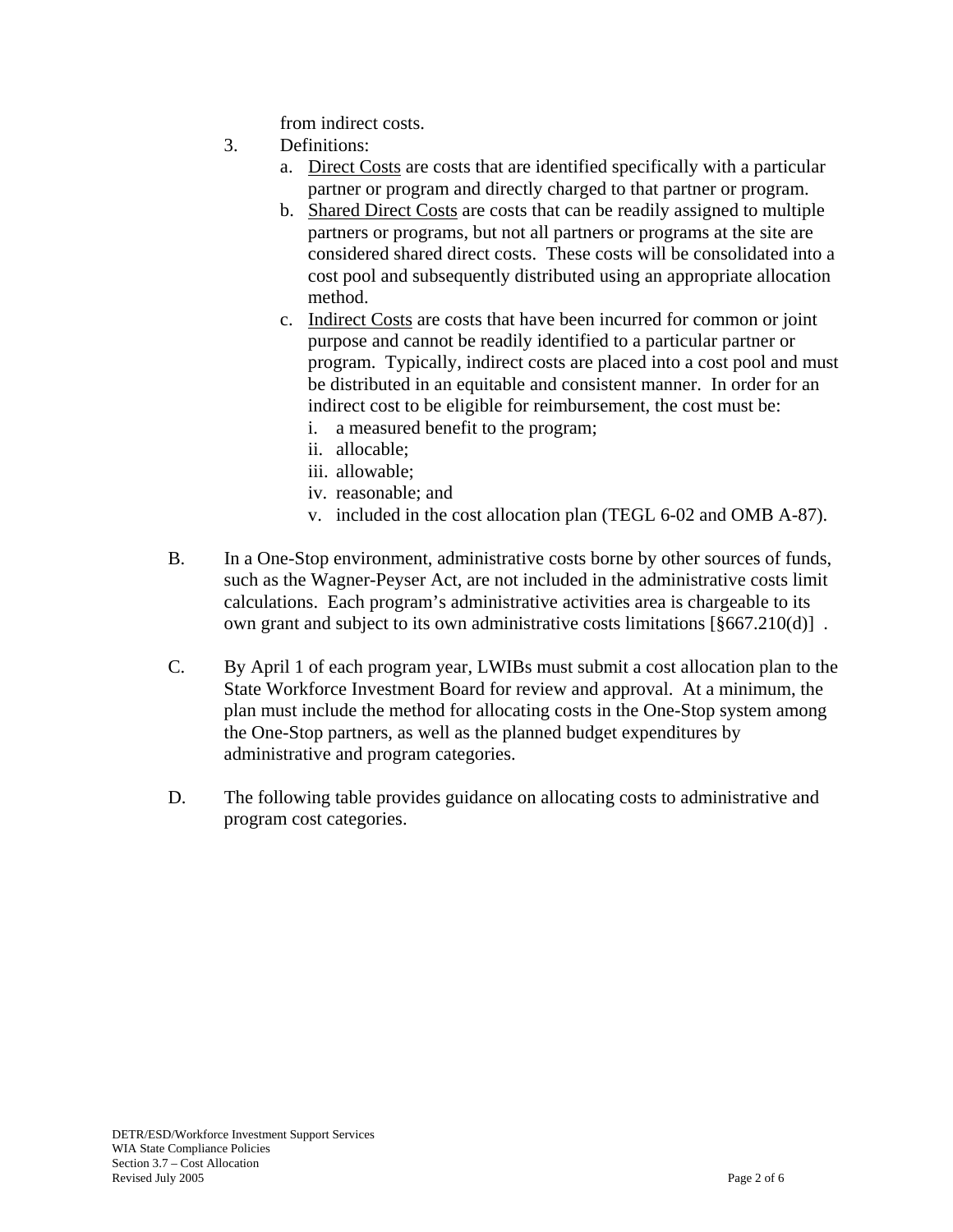# **Workforce Investment Act Category Allocation Guide**

Where both categories are marked, the expense may be either program or administration depending on the nature of the cost as specified in IA above)

| <b>Costs</b>                                       | <b>Admin</b> | <b>Program</b> |
|----------------------------------------------------|--------------|----------------|
| <b>Staff Salaries and Fringe Benefits (staff):</b> |              |                |
| Accounting                                         | X            |                |
| <b>Administrative Overhead</b>                     | X            |                |
| Advertising/Outreach                               | X            | X              |
| <b>Audit Services</b>                              | X            |                |
| <b>Audit Resolution</b>                            | X            |                |
| <b>Budgeting</b>                                   | X            |                |
| <b>Case Management</b>                             |              | X              |
| Clerical Assistant to a Supervisor                 | X            | X              |
| <b>Clerical Assistance to Training Personnel</b>   |              | X              |
| <b>Computer Program Analysts</b>                   | X            | X              |
| <b>Coordination of Customer Services</b>           |              | X              |
| Counseling                                         |              | X              |
| Development of Employment Plans                    |              | X              |
| <b>Eligibility Determination</b>                   |              | X              |
| <b>Executive Staff</b>                             | X            | X              |
| <b>Fiscal Staff</b>                                | X            |                |
| Follow up Analysis                                 |              | X              |
| <b>Information Technology</b>                      | X            | X              |
| <b>Information Technology Staff</b>                | X            | X              |
| <b>Initial Assessment</b>                          |              | X              |
| Intake                                             |              | X              |
| Job Coach                                          |              | X              |
| Job Developer                                      |              | X              |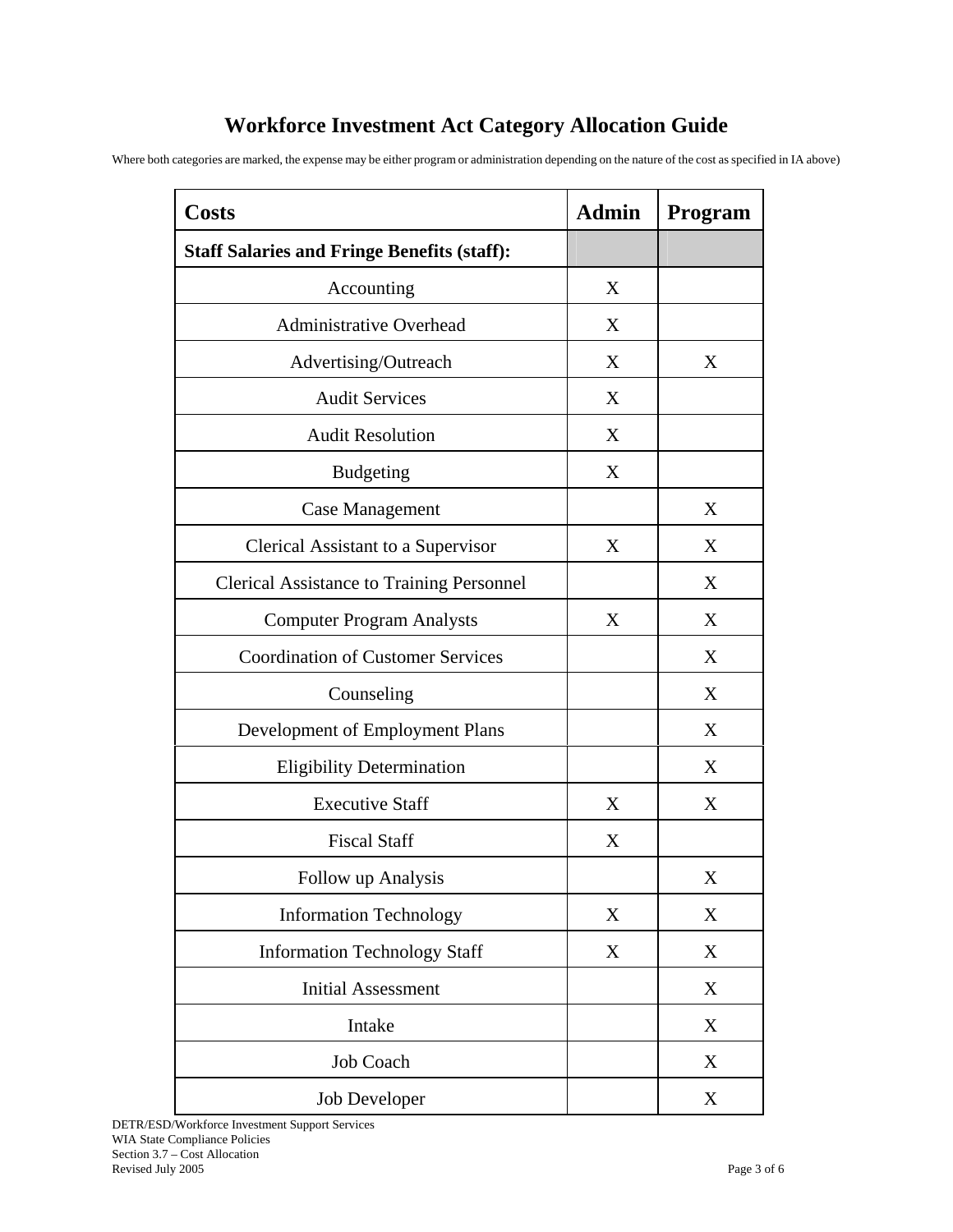| <b>Costs</b>                                                                                  | <b>Admin</b> | <b>Program</b> |
|-----------------------------------------------------------------------------------------------|--------------|----------------|
| <b>Job Search Assistance</b>                                                                  |              | X              |
| Labor Market Analysis                                                                         |              | X              |
| <b>Legal Staff</b>                                                                            | X            |                |
| <b>Maintenance Staff</b>                                                                      | X            | X              |
| Monitoring                                                                                    | X            | X              |
| Objective Assessment (Employability/Testing)                                                  |              | X              |
| Outreach to Employers to Obtain Job Listings                                                  |              | X              |
| Participant Follow-Up                                                                         |              | X              |
| Performance and Program Reporting                                                             |              | X              |
| <b>Personnel Staff</b>                                                                        | X            |                |
| <b>Placement Staff</b>                                                                        |              | X              |
| Program Design/Curriculum                                                                     |              | X              |
| Provision of Program Information                                                              |              | X              |
| Supervisors                                                                                   | X            | X              |
| Training Personnel (Includes remedial education,<br>basic skills, and institutional training) |              | X              |
| Other:                                                                                        |              |                |
| Capital Expenditures                                                                          | X            | X              |
| Communication                                                                                 | X            | X              |
| Councils (includes establishment and<br>maintenance of a LWIB/Youth Council)                  | X            |                |
| <b>Equipment Expenditures</b>                                                                 | X            | X              |
| <b>Indirect Costs</b>                                                                         | X            | X              |
| Insurance & Indemnification                                                                   | X            | X              |
| Interest                                                                                      | X            | X              |
| Maintenance & Repair                                                                          | X            | X              |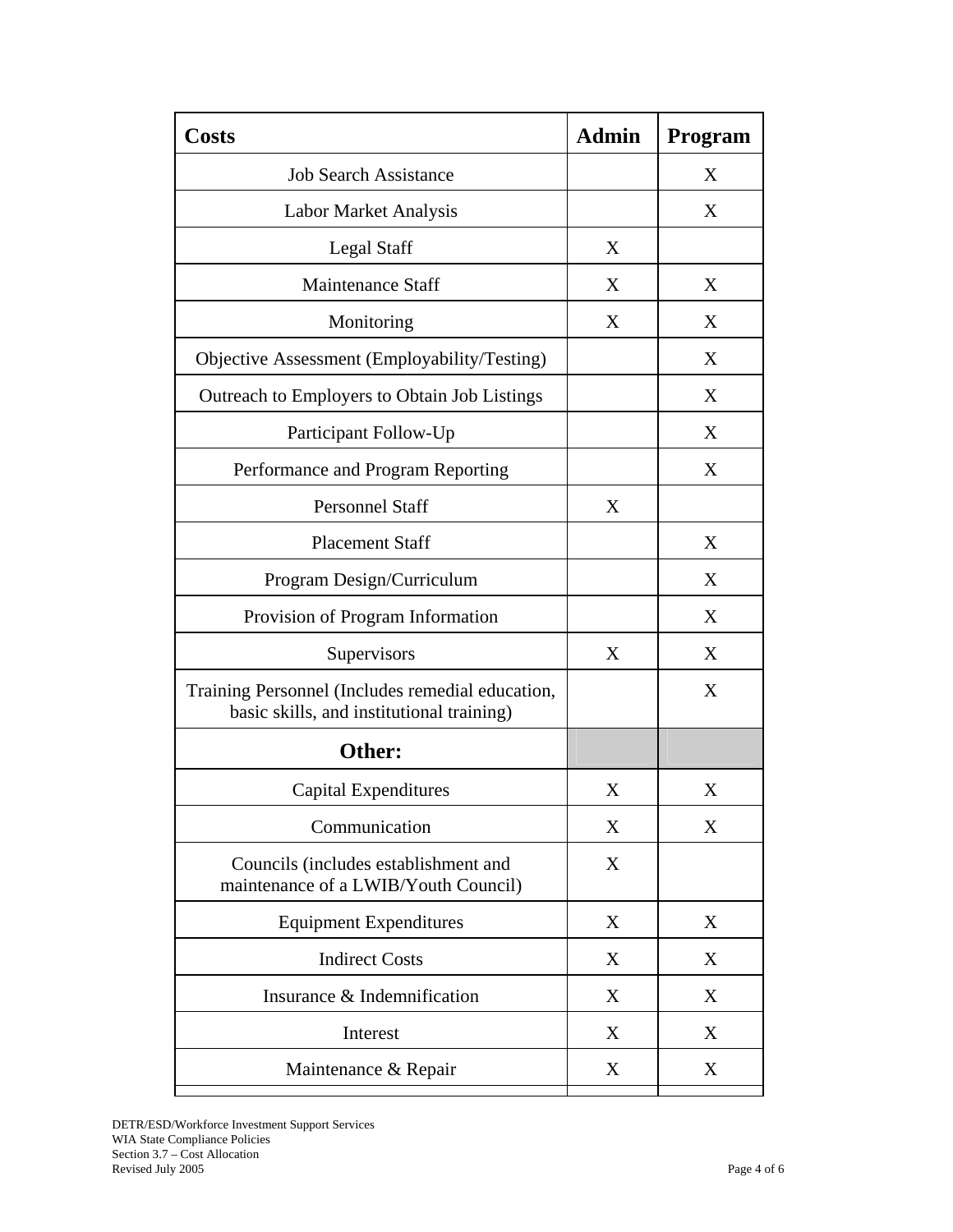| <b>Costs</b>                                                                                                                     | <b>Admin</b> | <b>Program</b> |
|----------------------------------------------------------------------------------------------------------------------------------|--------------|----------------|
| <b>Management Studies</b>                                                                                                        | X            |                |
| Materials & Supplies                                                                                                             | X            | X              |
| Memberships                                                                                                                      | X            | X              |
| Memorandum of Understanding Development                                                                                          | X            |                |
| <b>Motor Pools</b>                                                                                                               | X            | X              |
| Pre-award Costs                                                                                                                  | X            |                |
| Premises                                                                                                                         | X            | X              |
| <b>Professional Services</b>                                                                                                     | X            | X              |
| Profit                                                                                                                           | X            | X              |
| <b>Publication and Printing</b>                                                                                                  | X            | X              |
| <b>Rental Costs</b>                                                                                                              | X            | X              |
| Staff Training & Education                                                                                                       | X            | X              |
| Subscriptions                                                                                                                    | X            | X              |
| <b>Taxes</b>                                                                                                                     | X            | X              |
| Transportation                                                                                                                   | X            | X              |
| Travel                                                                                                                           | X            | X              |
| <b>Utilities</b>                                                                                                                 | X            | X              |
| <b>Customer Service Costs:</b>                                                                                                   |              |                |
| Assessment                                                                                                                       |              | X              |
| <b>Contracted Consultant Services Not Involving</b><br>Direct Training or Support to Participant                                 | X            |                |
| Core, Intensive and Training Services                                                                                            |              | X              |
| Eligibility/Intake                                                                                                               |              | X              |
| <b>Employer Assistance/Services</b>                                                                                              |              | X              |
| Entrance Fees for Participants (lab fees, activity<br>fees, parking fees, application fees, accounting<br>fees, graduation fees) |              | X              |